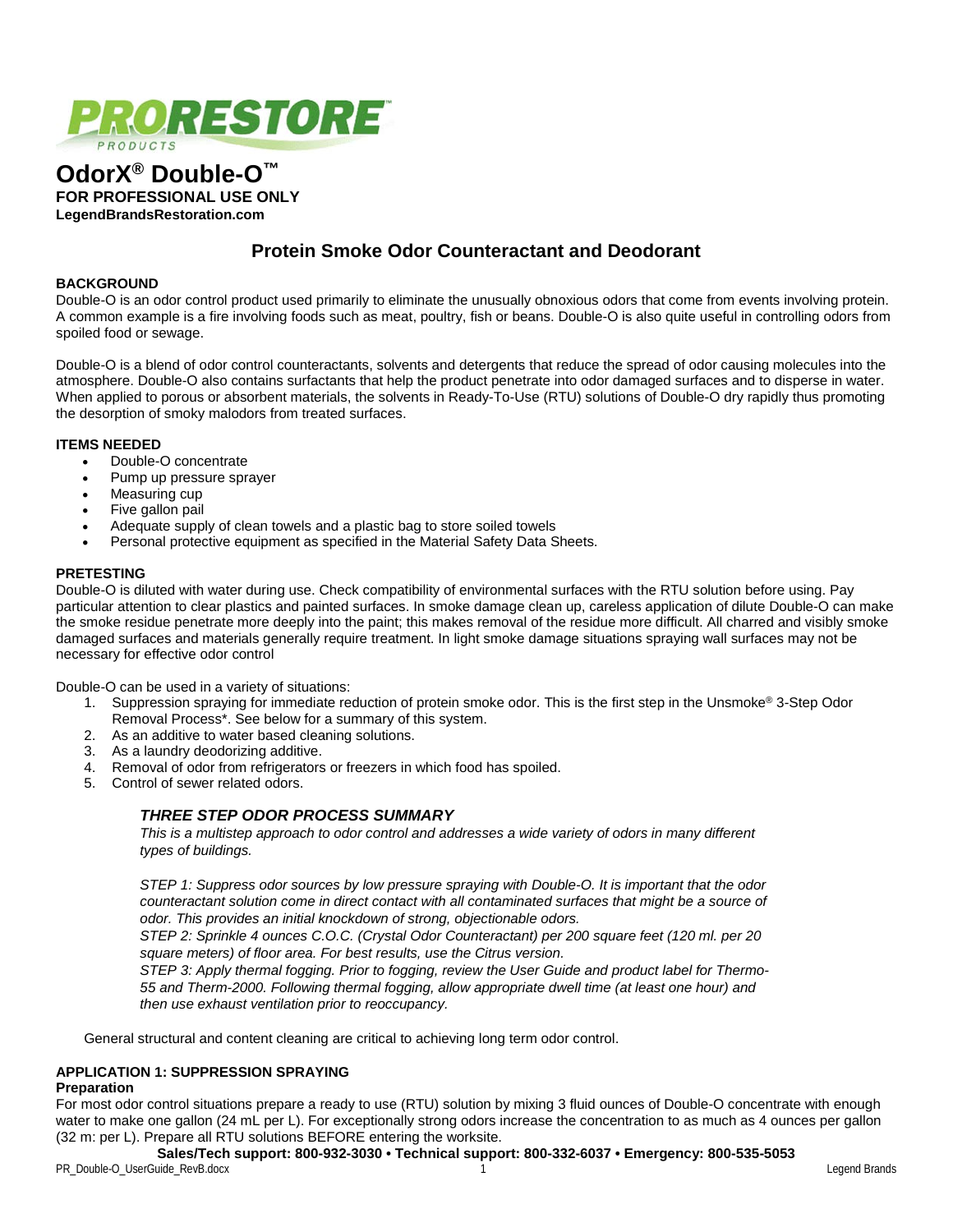If you are not familiar with the area, it is a better strategy to use the minimum recommended amount of Double-O and gradually increase concentration until you obtain optimum results. It is easier to add product than to remove it once it is already applied.

#### **Procedure**

Familiarize yourself with the Unsmoke Odor Control System before using Double-O**.**

- 1. Be sure that spraying equipment is clean and that it functions properly before entering the worksite. Be particularly careful about spray nozzles to be sure they are clean and that they produce an even spray pattern.
- 2. Use the personal protective [PPE] equipment required for each situation.
- 3. Identify surfaces that were damaged by fire and smoke. Scan each room and examine all vertical and horizontal surfaces. Look for evidence of fire damage such as charring, soot trails, distorted or melted surfaces. Check areas such as closets, cabinet interiors, and behind window treatments.
- 4. Low pressure spray (do not fog) an RTU solution of Double-O onto pretested surfaces and items. Pay special attention to odor sources such as the stove, vent hood, interior/exterior of kitchen cabinets, burned or heat damaged areas, the ceiling, etc. To suppress protein odors throughout the premises spray carpets, and other horizontal surfaces with an RTU solution of Double-O**.**

*Notes:*

- An alternative application technique involves damp wiping rather than spraying. Dip a clean terrycloth towel into an RTU solution of Double-O**,** wring out excess liquid, and wipe over the odorous surfaces.
- Not recommended for spraying in ventilating systems.

### **APPLICATION 2: USE AS AN ADDITIVE FOR WATER BASED DETERGENT SOLUTIONS**

Use DOUBLEO® as an odor control additive for water based solutions, solutions that are used to clean structural surfaces and contents items. Use ½ to 1 ounce of Double-O per gallon of ready to use cleaning solutions. All water cleanable surfaces must be properly cleaned as part of a normal decontamination process.

#### **APPLICATION 3: LAUNDRY DEODORIZING ADDITIVE**

Add 2-4 ounces (60 to 120 mL) of Double-O per standard 8 pound (3.6 kg) laundry load. Use in the wash cycle.

#### **APPLICATION 4: DEODORIZING REFRIGERATORS AND FREEZERS**

Double-O is useful in the cleanup and salvage of refrigerators/freezers in which food has decayed. Dilute solutions of Double-O may be contact sprayed onto contaminated surfaces. Add Double-O at the rate of 2-4 ounces (60 to 120 mL) to the cleaning solutions as needed.

Note: Double-O is an odor control product and not intended as a germicidal product. Surfaces that are contaminated with substances such as rotten food must either be disposed or decontaminated. Double-O is not recommended as an additive to any germicidal product.

#### **APPLICATION 5: SEWAGE RELATED ODORS**

Dilute Double-O with water and contact spray onto contaminated items and surfaces. Add concentrated Double-O as needed to odorous standing water. Based on an estimate of the amount of water present, attempt addition of Double-O at the rate of 2-4 ounces (60 to 120 mL) per gallon of water.

Note: Double-O is an odor control product and not intended as a germicidal product. Surfaces that are contaminated with substances such as sewage must either be disposed or decontaminated. Double-O is not recommended as an additive to any germicidal product.

#### **SAFETY CONSIDERATIONS**

- IMPORTANT: The odor of this product, like any other common material with a fragrance may be irritating to some persons with allergic sensitivity. It is recommended to allow occupants to "sniff test" the product prior to application. For "sniff testing" prepare the ready-to-use solution and dip a note card or business card into the solution. Allow occupant to "sniff" both wet and dried solution. Obtain permission from occupants prior to product application. Individuals may reoccupy treated spaces when they feel physically comfortable and/or upon advice of their consulting physician.
- Be sure to use personal protective equipment. Depending on the nature of the damage in the building, this could include hard hats, heavy soled shoes, full protective suits or aprons. In every instance when spraying solutions overhead or in your breathing zone you should use eye protection, gloves and respiratory protection.
- Be sure to remove plants, pets or any person not wearing PPE before using the product.
- Read the Safety Data Sheets (SDSs) for all products before using. You can obtain SDSs from your distributor or download them from **LegendBrandsRestoration.com**.
- Note that Double-O concentrate is flammable and should be kept away from sources of ignition. RTU solutions are not flammable, however.

#### **NOTES**

Where NOT to use:

• Do not use Double-O where there are individuals who have sensitivity to fragrances

#### **Sales/Tech support: 800-932-3030 • Technical support: 800-332-6037 • Emergency: 800-535-5053**

PR\_Double-O\_UserGuide\_RevB.docx 2 Legend Brands